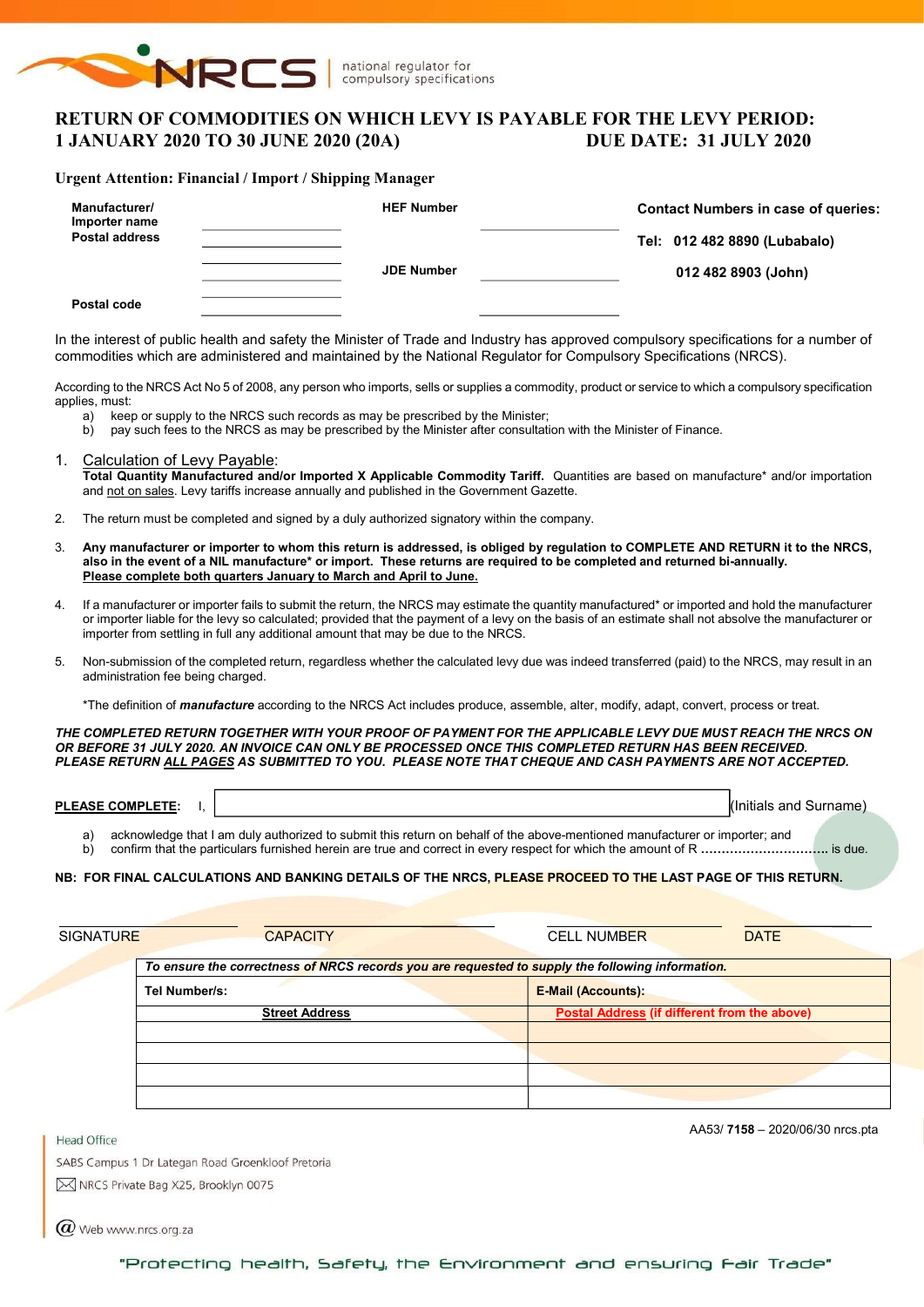### LIGHTERS FOR CIGARETTES, CIGARS AND PIPES

| Code | Description of commodity                                            | Ouantity<br>Manufactured<br><b>Jan to March</b> | Quantity<br>Imported<br><b>Jan to March</b> | <b>Quantity</b><br>Manufactured<br>Apr to June | Quantity<br>Imported<br>Apr to June | Total | Unit            | <b>Tariff</b> | Levy payable |  |
|------|---------------------------------------------------------------------|-------------------------------------------------|---------------------------------------------|------------------------------------------------|-------------------------------------|-------|-----------------|---------------|--------------|--|
| 4510 | (VC 8076)<br>Disposable lighters (for cigarettes, cigars and pipes) |                                                 |                                             |                                                |                                     |       | 100<br>Lighters | R 3,74        |              |  |
| 451  | Refillable lighters (for cigarettes, cigars and pipes)<br>(VC 8076) |                                                 |                                             |                                                |                                     |       | 100<br>Lighters | R 3,74        |              |  |

## **FOOTWEAR**

| Code | Description of commodity            | Quantity<br>Manufactured<br><b>Jan to March</b> | Ouantity<br>Imported<br><b>Jan to March</b> | Ouantity<br>Manufactured<br>Apr to June | Quantity<br>Imported<br>Apr to June | <b>Total</b> | Unit   | Tariff | Levy payable |
|------|-------------------------------------|-------------------------------------------------|---------------------------------------------|-----------------------------------------|-------------------------------------|--------------|--------|--------|--------------|
| 4600 | (VC 9002)<br><b>Safety Footwear</b> |                                                 |                                             |                                         |                                     |              | 1 Pair | R 0.38 |              |

### BIOLOGICAL SAFETY CABINETS

| Code | Description of commodity                                |           | Juantity<br>Manufactured<br><b>Jan to March</b> | Ouantitv<br>Imported<br><b>Jan to March</b> | Ouantıtv<br>Manufactured<br>Apr to June | Ouantity<br>Imported<br>Apr to June | Total | Unit | Tariff     | Levy payable |  |
|------|---------------------------------------------------------|-----------|-------------------------------------------------|---------------------------------------------|-----------------------------------------|-------------------------------------|-------|------|------------|--------------|--|
| 5310 | Microbiological safety cabinets (Classes I, II and III) | (VC 8041) |                                                 |                                             |                                         |                                     |       | Item | R 5 549.21 |              |  |

## COAL / PARAFFIN-BURNING APPLIANCES

| Code | Description of commodity                              | Quantity            | Ouantity            | Quantity     | Quantity    |       |      |          |              |  |
|------|-------------------------------------------------------|---------------------|---------------------|--------------|-------------|-------|------|----------|--------------|--|
|      |                                                       | Manufactured        | Imported            | Manufactured | Imported    | Total | Unit | Tariff   | Levy payable |  |
|      |                                                       | <b>Jan to March</b> | <b>Jan to March</b> | Apr to June  | Apr to June |       |      |          |              |  |
| 8110 | Coal-burning stoves and heaters<br>(VC 8034)          |                     |                     |              |             |       | Item | R 177.80 |              |  |
|      |                                                       |                     |                     |              |             |       |      |          |              |  |
| 8120 | (VC 9089)<br>Non-pressure paraffin stoves and heaters |                     |                     |              |             |       | Item | R 3,25   |              |  |
| 8130 | (VC 9093)<br>Pressurized paraffin fuelled appliances  |                     |                     |              |             |       | Item | R 3,25   |              |  |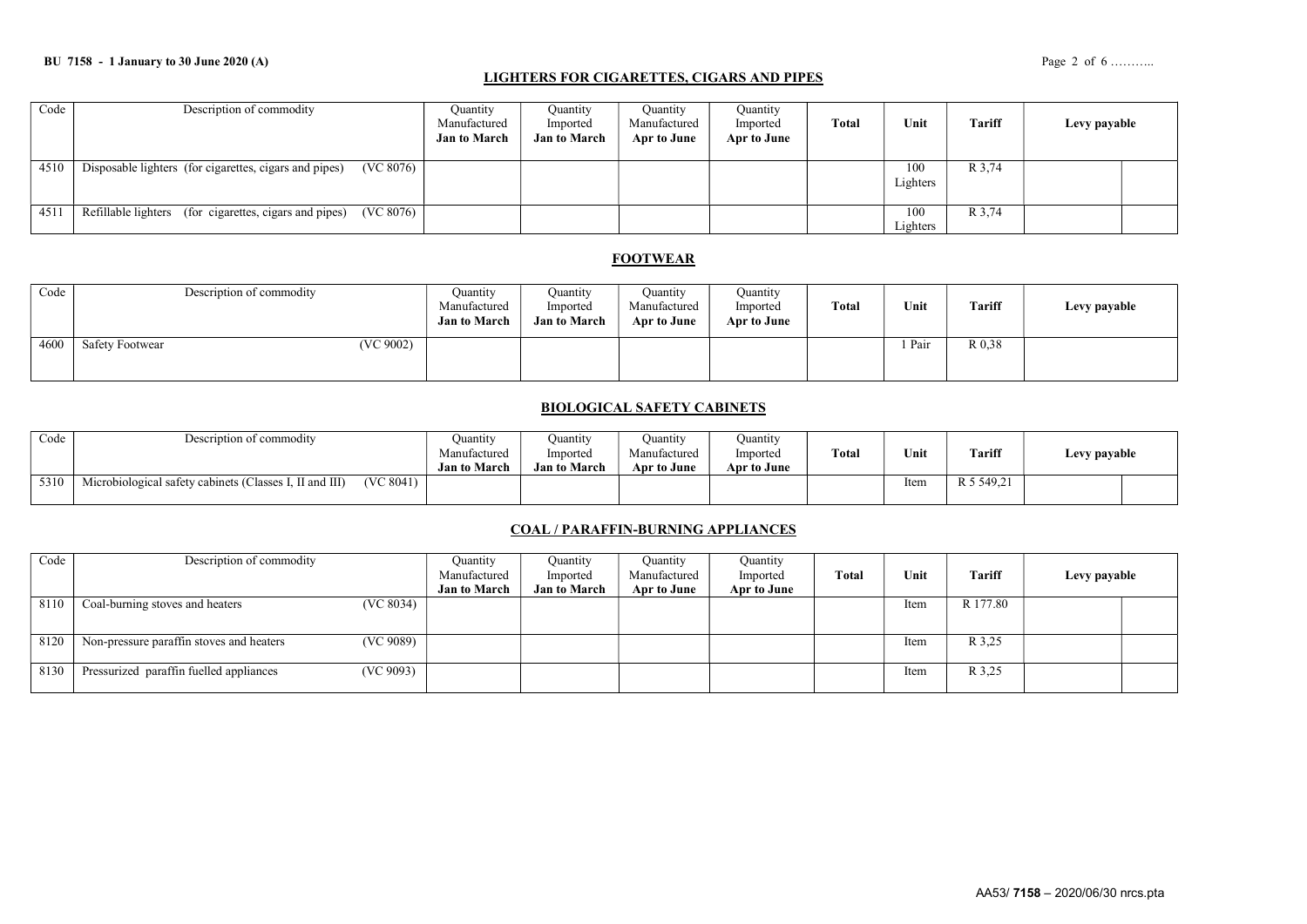#### FIRE-ARMS

| Code | Description of commodity                                              | Quantity                            | Quantity                        | Quantity                    | Quantity                |              |      |         |              |
|------|-----------------------------------------------------------------------|-------------------------------------|---------------------------------|-----------------------------|-------------------------|--------------|------|---------|--------------|
|      |                                                                       | Manufactured<br><b>Jan to March</b> | Imported<br><b>Jan to March</b> | Manufactured<br>Apr to June | Imported<br>Apr to June | <b>Total</b> | Unit | Tariff  | Levy payable |
| 8310 | .22 Rim fire arms<br>(VC 8028)                                        |                                     |                                 |                             |                         |              | Item | R 14,09 |              |
| 8311 | (VC 8028)<br>Revolvers                                                |                                     |                                 |                             |                         |              | Item | R 21,34 |              |
| 8312 | Centre fire rifles and pistols<br>(VC 8028)                           |                                     |                                 |                             |                         |              | Item | R 21,34 |              |
| 8313 | Double-barrel shotguns<br>(VC 8028)                                   |                                     |                                 |                             |                         |              | Item | R 21,34 |              |
| 8314 | Single-barrel shotguns<br>(VC 8028)                                   |                                     |                                 |                             |                         |              | Item | R 18,16 |              |
| 8315 | All types of replacement barrels<br>(VC 8028)                         |                                     |                                 |                             |                         |              | Item | R 14,09 |              |
| 8316 | Modified rim- and center fire rifles, revolvers and pistols (VC 8028) |                                     |                                 |                             |                         |              | Item | R 27,73 |              |
| 8317 | Modified double-barrel shotguns<br>(VC 8028)                          |                                     |                                 |                             |                         |              | Item | R 27,73 |              |
| 8318 | Modified single-barrel shotguns<br>(VC 8028)                          |                                     |                                 |                             |                         |              | Item | R 25,61 |              |

### **TIMBER**

| Code | Description of commodity                 | Juantıty            | Ouantity            | Quantity     | Quantity    |       |                |               |              |
|------|------------------------------------------|---------------------|---------------------|--------------|-------------|-------|----------------|---------------|--------------|
|      |                                          | Manufactured        | Imported            | Manufactured | Imported    | Total | Unit           | <b>Tariff</b> | Levy payable |
|      |                                          | <b>Jan to March</b> | <b>Jan to March</b> | Apr to June  | Apr to June |       |                |               |              |
| 4710 | (VC 9092)<br>Preservative Treated Timber |                     |                     |              |             |       |                | R 1,40        |              |
|      |                                          |                     |                     |              |             |       | m <sup>2</sup> |               |              |

## **CEMENT**

| Code | Description of commodity | Quantity<br>Manufactured<br><b>Jan to March</b> | Ouantity<br>Imported<br><b>Jan to March</b> | Ouantity<br>Manufactured<br>Apr to June | Ouantity<br>Imported<br>Apr to June | Total | Unit                 | Tariff | Levy payable |
|------|--------------------------|-------------------------------------------------|---------------------------------------------|-----------------------------------------|-------------------------------------|-------|----------------------|--------|--------------|
| 8400 | (VC 9085)<br>`ement      |                                                 |                                             |                                         |                                     |       | Per<br>Metric<br>Ton | R 0.23 |              |

### DISINFECTANTS & DETERGENTS

### NB: QUANTITY TO BE ROUNDED OFF TO THE NEXT FULL UNIT!!

| Code | Description of commodities                | Ouantity<br>Manufactured<br><b>Jan to March</b> | Ouantity<br>Imported<br><b>Jan to March</b> | Quantity<br>Manufactured<br>Apr to June | <b>Ouantity</b><br>Imported<br>Apr to June | Total | Unit                                 | <b>Tariff</b> | Levy payable |
|------|-------------------------------------------|-------------------------------------------------|---------------------------------------------|-----------------------------------------|--------------------------------------------|-------|--------------------------------------|---------------|--------------|
| 8700 | Disinfectants and Detergent-disinfectants | (VC 8054)                                       |                                             |                                         |                                            |       | 100<br>liters or<br>$100 \text{ kg}$ | R 7,68        |              |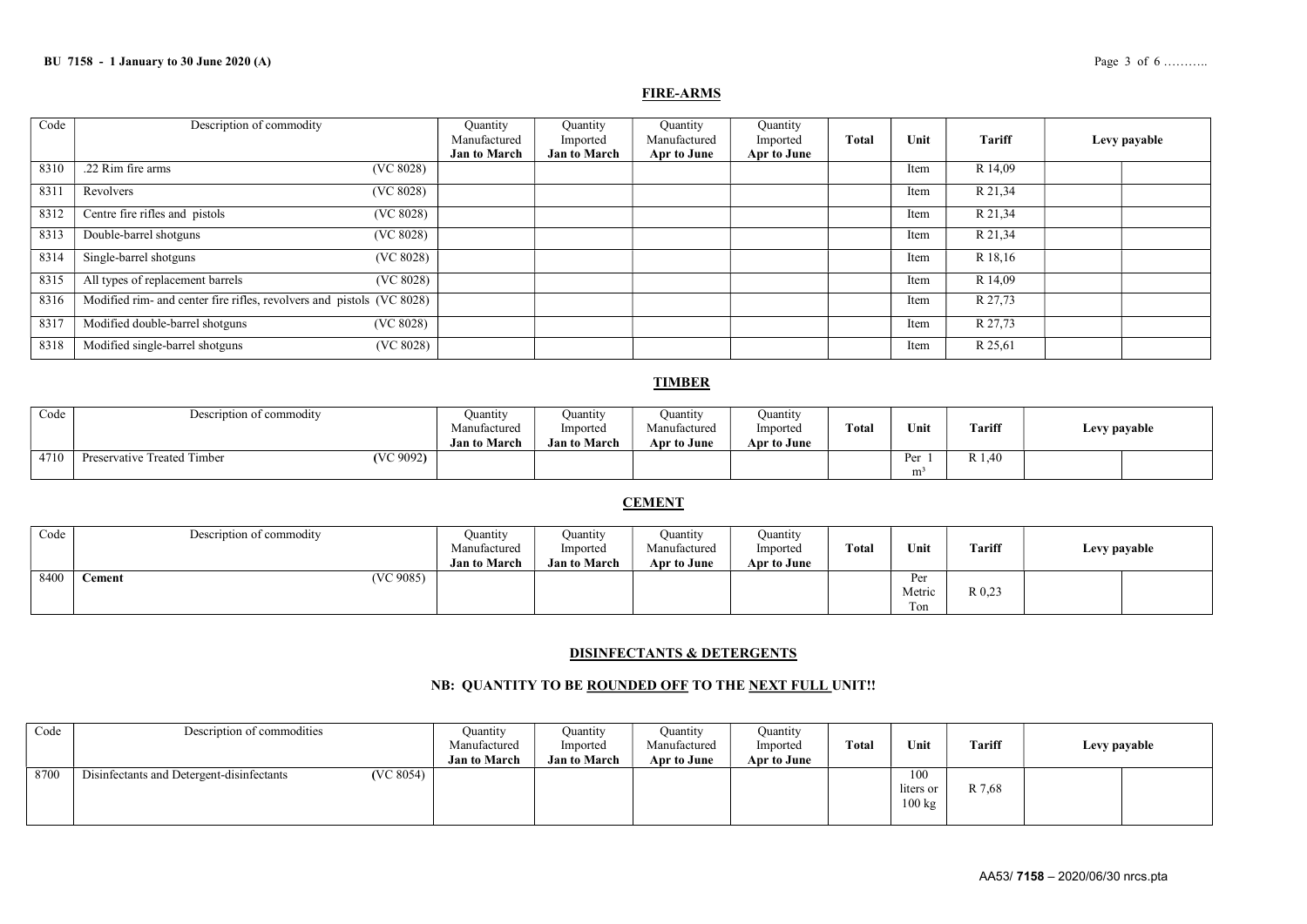### PERSONAL PROTECTIVE EQUIPMENT

| Code  | Description of commodities                                                                                                                                       | <b>Quantity</b>     | Quantity            | Quantity     | Quantity           |              |      |            |              |
|-------|------------------------------------------------------------------------------------------------------------------------------------------------------------------|---------------------|---------------------|--------------|--------------------|--------------|------|------------|--------------|
|       |                                                                                                                                                                  | Manufactured        | Imported            | Manufactured | Imported           | <b>Total</b> | Unit | Tariff     | Levy payable |
| 8280  | Gas filters and combined filters<br>(SANS 54387)<br>(VC 8072)                                                                                                    | <b>Jan to March</b> | <b>Jan to March</b> | Apr to June  | <b>Apr to June</b> |              | Item | R 0.42     |              |
|       |                                                                                                                                                                  |                     |                     |              |                    |              |      |            |              |
| 82802 | Filters for connection by means of breathing hoses to face pieces<br>(SANS 275)<br>(VC 8072)                                                                     |                     |                     |              |                    |              | Item | R 0,42     |              |
| 8281  | (SANS 50136)<br>(VC 8072)<br>Full-face masks                                                                                                                     |                     |                     |              |                    |              | Item | R 13,21    |              |
| 8282  | Half masks and quarter masks<br>(SANS 50140)<br>(VC 8072)                                                                                                        |                     |                     |              |                    |              | Item | R 1,56     |              |
| 8283  | Filtering half masks to protect against particles<br>(SANS 50149)<br>(VC 8072)                                                                                   |                     |                     |              |                    |              | Item | R 0.15     |              |
| 82830 | Valve filtering half masks to protect against gases or gases and<br>particles<br>(SANS 50405)<br>(VC 8032)                                                       |                     |                     |              |                    |              | Item | R 8,51     |              |
| 8284  | Half mask without inhalation valves and with separable filters to<br>protect against gases or gases and particles or particles only<br>(SANS 51287)<br>(VC 8072) |                     |                     |              |                    |              | Item | R 1,56     |              |
| 8285  | Particle filters<br>(SANS 50143)<br>(VC 8072)                                                                                                                    |                     |                     |              |                    |              | Item | R 0,33     |              |
| 8290  | Powered filtering devices incorporating a helmet or a hood<br>(SANS 12941)<br>(VC 8072)                                                                          |                     |                     |              |                    |              | Item | R 138,11   |              |
| 82900 | Power assisted filtering devices incorporating full face masks,<br><i>(SANS 12942)</i><br>half masks or quarter masks<br>(VC 8072)                               |                     |                     |              |                    |              | Item | R 138,11   |              |
| 8291  | Compressed air line breathing apparatus for use with demand<br>valve for use with a full face mask (SANS 54593-1) (VC 8072)                                      |                     |                     |              |                    |              | Item | R 87,25    |              |
| 82910 | Continuous flow compressed air line breathing apparatus<br>(SANS 54594) (VC 8072)                                                                                |                     |                     |              |                    |              | Item | R 87,25    |              |
| 82912 | Compressed air line breathing apparatus with demand valve for<br>use with a half mask at positive pressure<br>(SANS 54593-2) (VC 8072)                           |                     |                     |              |                    |              | Item | R 87,25    |              |
| 8292  | Fresh air hose breathing apparatus for use with full face mask,<br>half mask or mouthpiece assembly (SANS 50138) (VC 8072)                                       |                     |                     |              |                    |              | Item | R 87,25    |              |
| 82920 | Powered fresh air hose breathing apparatus incorporating a hood<br>(SANS 50269)<br>(VC 8072)                                                                     |                     |                     |              |                    |              | Item | R 87,25    |              |
| 8293  | Self-contained closed-circuit breathing apparatus of the<br>compressed oxygen or compressed oxygen-nitrogen type<br>(SANS 50145)<br>(VC 8072)                    |                     |                     |              |                    |              | Item | R 1 300,76 |              |
| 8294  | Self-contained open-circuit compressed air breathing apparatus<br>(VC 8072)<br><i>(SANS 50137)</i>                                                               |                     |                     |              |                    |              | Item | R 190,66   |              |
| 8295  | Self-contained closed-circuit breathing apparatus for escape<br>(SANS 53794)<br>(VC 8072)<br>apparatus                                                           |                     |                     |              |                    |              | Item | R 170,10   |              |
| 82951 | Self-contained open-circuit compressed air breathing apparatus<br>with full face mask or mouthpiece assembly for escape<br>(VC 8032)<br>(SANS 50402)             |                     |                     |              |                    |              | Item | R 261,66   |              |
| 82952 | Filtering devices with hood for self-rescue from fire<br>(SANS 50403)<br>(VC 8032)                                                                               |                     |                     |              |                    |              | Item | R 35,53    |              |
| 82953 | Filter self-rescuers for protection against carbon monoxide<br>(SANS 50404)<br>(VC 8032)                                                                         |                     |                     |              |                    |              | Item | R 17,76    |              |
| 82955 | Compressed air escape apparatus with a hood<br>(SANS 51146)<br>(VC 8032)                                                                                         |                     |                     |              |                    |              | Item | R 222,62   |              |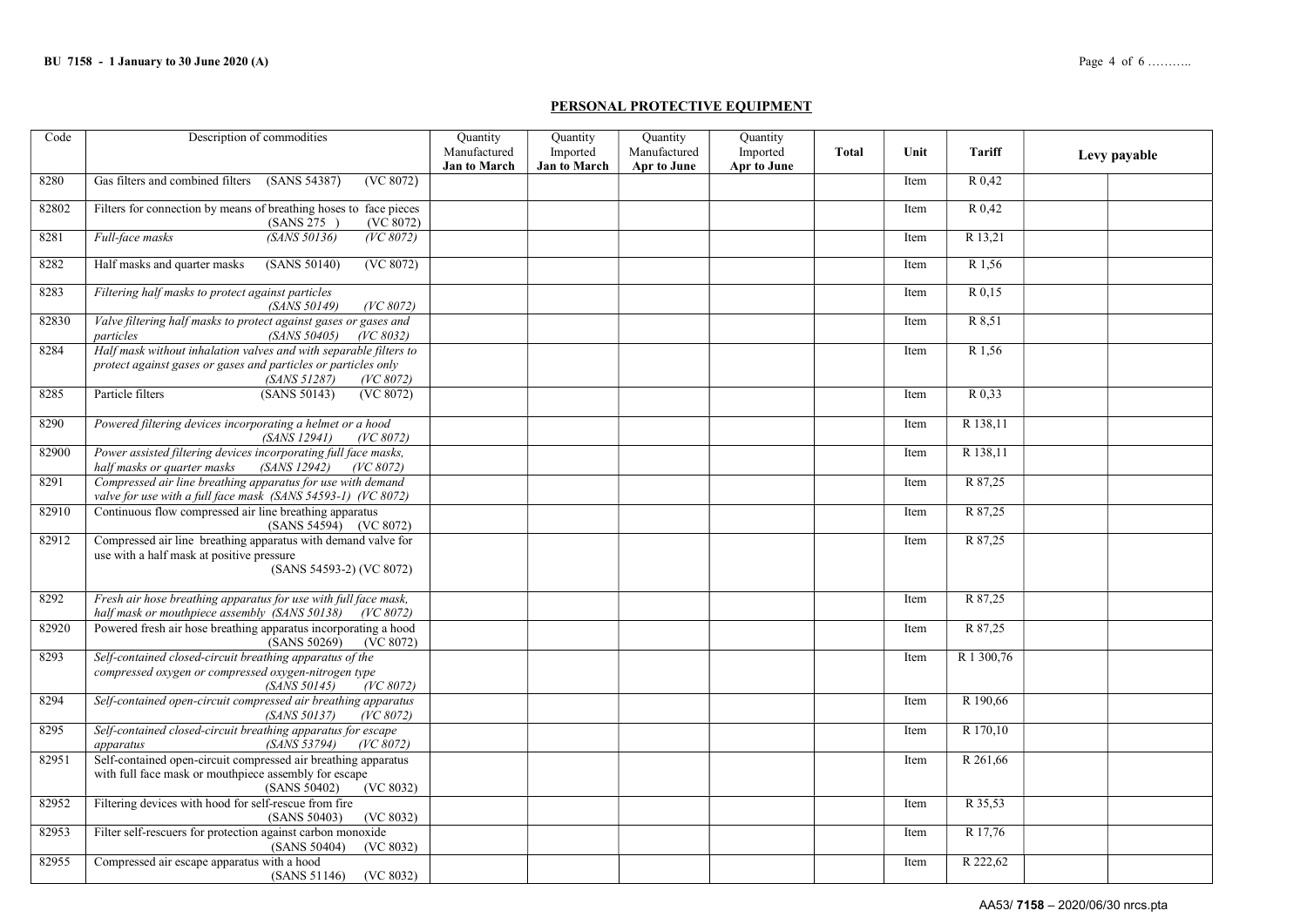### SWIMMING AIDS / LIFE JACKETS

| Code  | Description of commodities                                                                      | Quantity<br>Manufactured<br><b>Jan to March</b> | Ouantity<br>Imported<br><b>Jan to March</b> | Quantity<br>Manufactured<br>Apr to June | Quantity<br>Imported<br>Apr to June | Total | Unit | <b>Tariff</b> | Levy payable |  |
|-------|-------------------------------------------------------------------------------------------------|-------------------------------------------------|---------------------------------------------|-----------------------------------------|-------------------------------------|-------|------|---------------|--------------|--|
| 4310  | Swimming aids that are carried or worn on the body<br>(SANS 53138-1) (VC 8032)                  |                                                 |                                             |                                         |                                     |       | Item | R 0.30        |              |  |
| 4312  | (SANS 53138-3) (VC 8032)<br>Swim seats                                                          |                                                 |                                             |                                         |                                     |       | Item | R 0.71        |              |  |
| 4314  | Buoyancy aids (level 50)<br>$(SANS 12402-5)$ $(VC 8032)$                                        |                                                 |                                             |                                         |                                     |       | Item | R 8,56        |              |  |
| 4315  | Special purpose buoyancy aids<br>(SANS 12402-6) (VC 8032)                                       |                                                 |                                             |                                         |                                     |       | Item | R 8,56        |              |  |
| 4313  | Lifejackets for inland / close to shore conditions (level 100)<br>$(SANS 12402-4)$<br>(VC 8032) |                                                 |                                             |                                         |                                     |       | Item | R 17,12       |              |  |
| 43131 | Lifejackets for offshore conditions (level 150)<br>(VC 8032)<br>$(SANS 12402-3)$                |                                                 |                                             |                                         |                                     |       | Item | R 17,12       |              |  |
| 43132 | Lifejackets for extreme offshore conditions (level 275)<br>(VC 8032)<br>$(SANS 12402-2)$        |                                                 |                                             |                                         |                                     |       | Item | R 17,12       |              |  |
| 43133 | Lifejackets for seagoing ships<br>$(SANS 12402-1)$<br>(VC 8032)                                 |                                                 |                                             |                                         |                                     |       | Item | R 17,12       |              |  |
| 43134 | Special Purpose lifejackets<br>(VC 8032)<br>$(SANS 12402-6)$                                    |                                                 |                                             |                                         |                                     |       | Item | R 17,12       |              |  |

### SAFETY GLASS / GLAZING MATERIALS

| Code | Description of commodities                                  | Ouantity<br>Manufactured<br><b>Jan to March</b> | Quantity<br>Imported<br><b>Jan to March</b> | <b>Quantity</b><br>Manufactured<br>Apr to June | Ouantity<br>Imported<br>Apr to June | <b>Total</b> | Unit                | Tariff | Levy payable |
|------|-------------------------------------------------------------|-------------------------------------------------|---------------------------------------------|------------------------------------------------|-------------------------------------|--------------|---------------------|--------|--------------|
| 4400 | (VC 9003)<br>Safety glass and other safety glazing material |                                                 |                                             |                                                |                                     |              | Per $1 \text{ m}^2$ | R 0.24 |              |